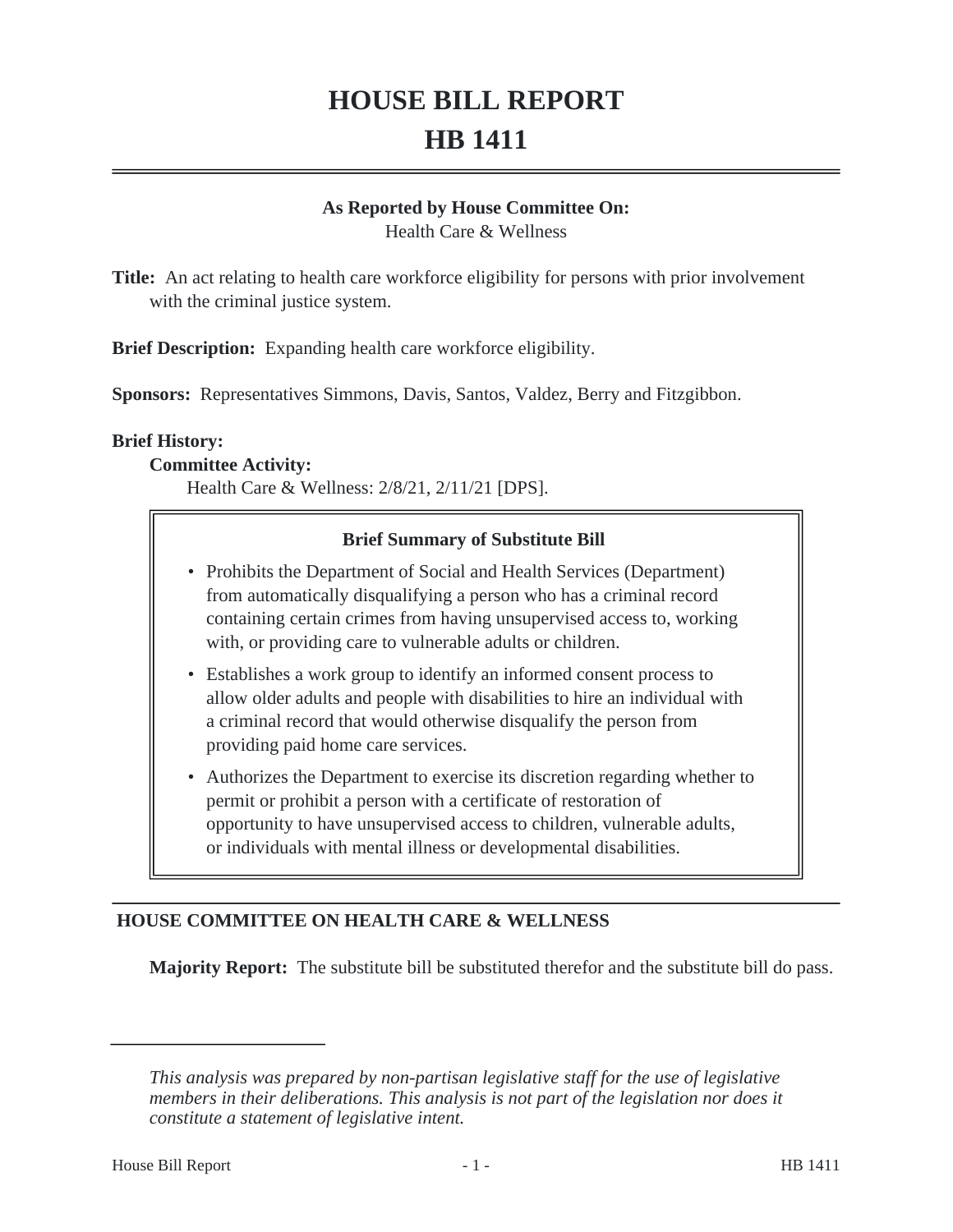Signed by 11 members: Representatives Cody, Chair; Bateman, Vice Chair; Bronoske, Davis, Harris, Macri, Riccelli, Simmons, Stonier, Tharinger and Ybarra.

**Minority Report:** Do not pass. Signed by 1 member: Representative Schmick, Ranking Minority Member.

**Minority Report:** Without recommendation. Signed by 2 members: Representatives Caldier, Assistant Ranking Minority Member; Rude.

**Staff:** Christopher Blake (786-7392).

#### **Background:**

#### Disqualifying Crimes.

The Department of Social and Health Services (Department) is responsible for investigating the conviction records and pending charges of specified people who may have unsupervised access to children, vulnerable adults, or individuals with mental illness or developmental disabilities, including Department employees or applicants, in-home service providers, and long-term care facilities. Agencies, facilities, and individuals who provide care to vulnerable adults may not allow persons to work in a position that may involve unsupervised access to minors or vulnerable adults if the person has been convicted of or has a pending charge for certain disqualifying crimes. In some cases a person will not be automatically disqualified from employment if a designated number of years have passed since the date of conviction for the disqualifying crime. In those instances, the person may be allowed to work in a position with access to minors and vulnerable adults depending on the results of a character, competence, and suitability review.

#### Certificate of Restoration of Opportunity.

A certificate of restoration of opportunity (CROP) may be granted to a person by a superior court if the person:

- has achieved the applicable waiting period following sentencing or release from confinement, as follows: one year for misdemeanors and gross misdemeanors when sentenced to probation or some other noncustodial sentence; 18 months for misdemeanors and gross misdemeanors when sentenced to a term of confinement; two years for a class B or C felony; or five years for any violent offense;
- is in compliance with or completed all sentencing requirements, including legal financial obligations;
- does not have any new arrests, convictions, or pending criminal charges or known imminent charges; and
- is not required to register as a sex offender.

A person is not eligible for a CROP if he or she has ever been convicted of any of the following offenses: a class A felony, an attempt to commit a class A felony, or criminal solicitation of or criminal conspiracy to commit a class A felony; a sex offense; a crime that includes sexual motivation; Extortion in the first degree; drive-by shooting; vehicular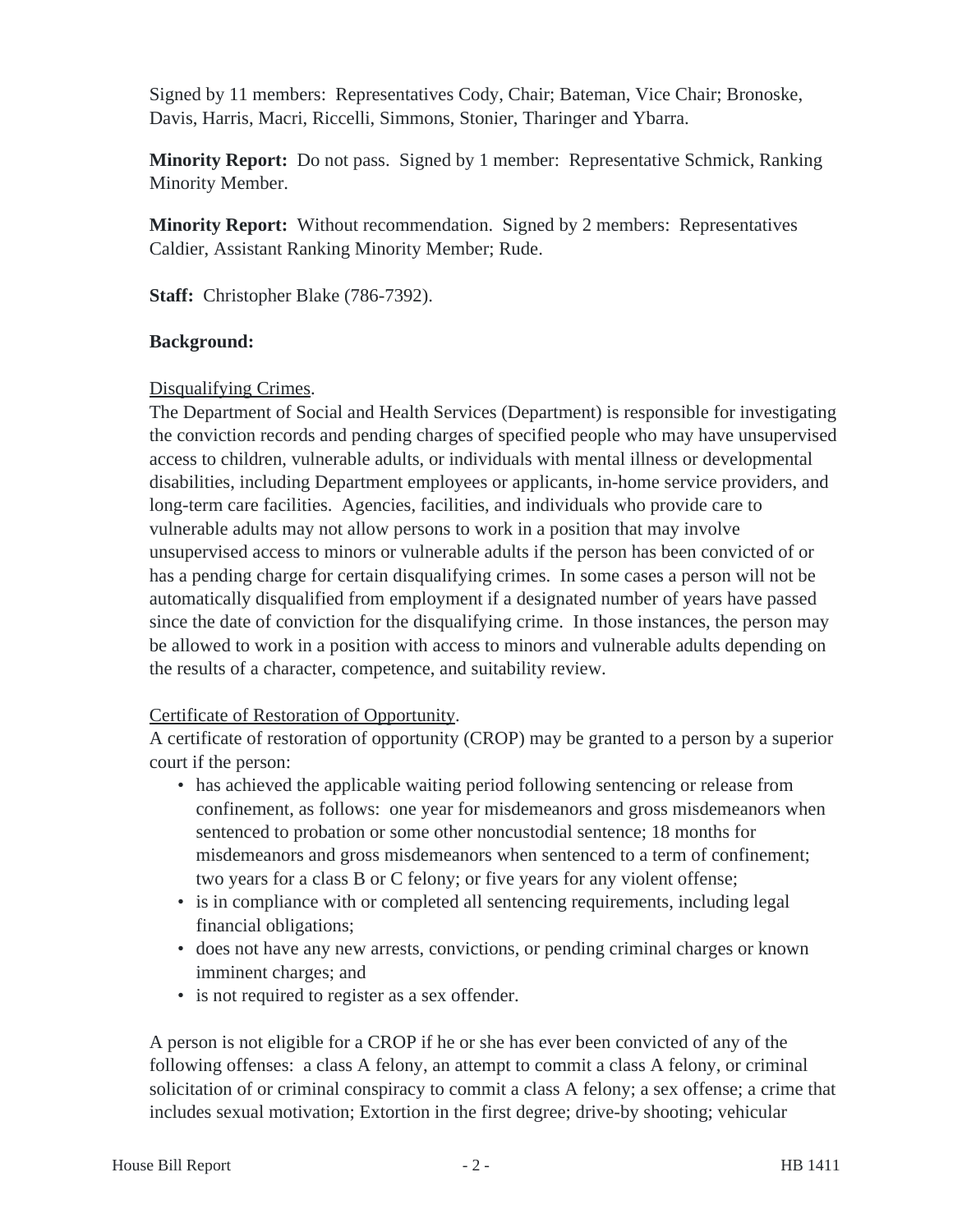#### assault; or luring.

In general, a public entity may not disqualify a person who holds a CROP for a license, certificate, or qualification to engage in the practice of a profession or business solely based on criminal history if the person meets all other statutory or regulatory requirements. The following entities may disqualify a person who holds a CROP based solely on criminal history: criminal justice agencies and the Washington State Bar Association. The following entities may disqualify a person who holds a CROP based solely on criminal history if the profession or license would give the person unsupervised access to vulnerable persons: the Department of Social and Health Services, the Department of Children, Youth, and Families, and the Department of Health.

#### **Summary of Substitute Bill:**

#### Disqualifying Crimes.

The Department of Social and Health Services (Department) may not automatically disqualify a long-term care worker, contracted provider, or licensee who has a criminal record that contains certain crimes from having unsupervised access to, working with, or providing care to vulnerable adults or children. The long-term care worker, contracted provider, or licensee may engage in these activities once a specified amount of time has passed since the most recent conviction for each crime and the date of the background check. The crimes and the specified minimum times are:

- selling marijuana to a person under the age of 21 years old after at least three years have passed;
- Theft in the first degree after at least five years have passed;
- Robbery in the second degree after at least five years have passed;
- Extortion in the second degree after at least five years have passed;
- Assault in the second degree after at least five years have passed; and
- Assault in the third degree after at least five years have passed.

While the Department may not automatically disqualify a long-term care worker, contracted provider, or licensee, the Department or an employer under contract with the Department has the discretion to consider any of the convictions when conducting a character, competence, and suitability review regarding a long-term care worker, contracted provider, or licensee to be employed in a position caring for, or having unsupervised access to, vulnerable adults or children. The Department and the employer are immune from law suits based upon their exercise of discretion or refusal to exercise discretion.

The exemption from automatic disqualification does not apply to background checks performed by the Department on behalf of the Department of Children, Youth, and Families. The exemption from automatic disqualification does not apply to Department employees or applicants, except for positions in the state-operated community residential program. In addition, the exemption does not allow for care to be provided or paid for if it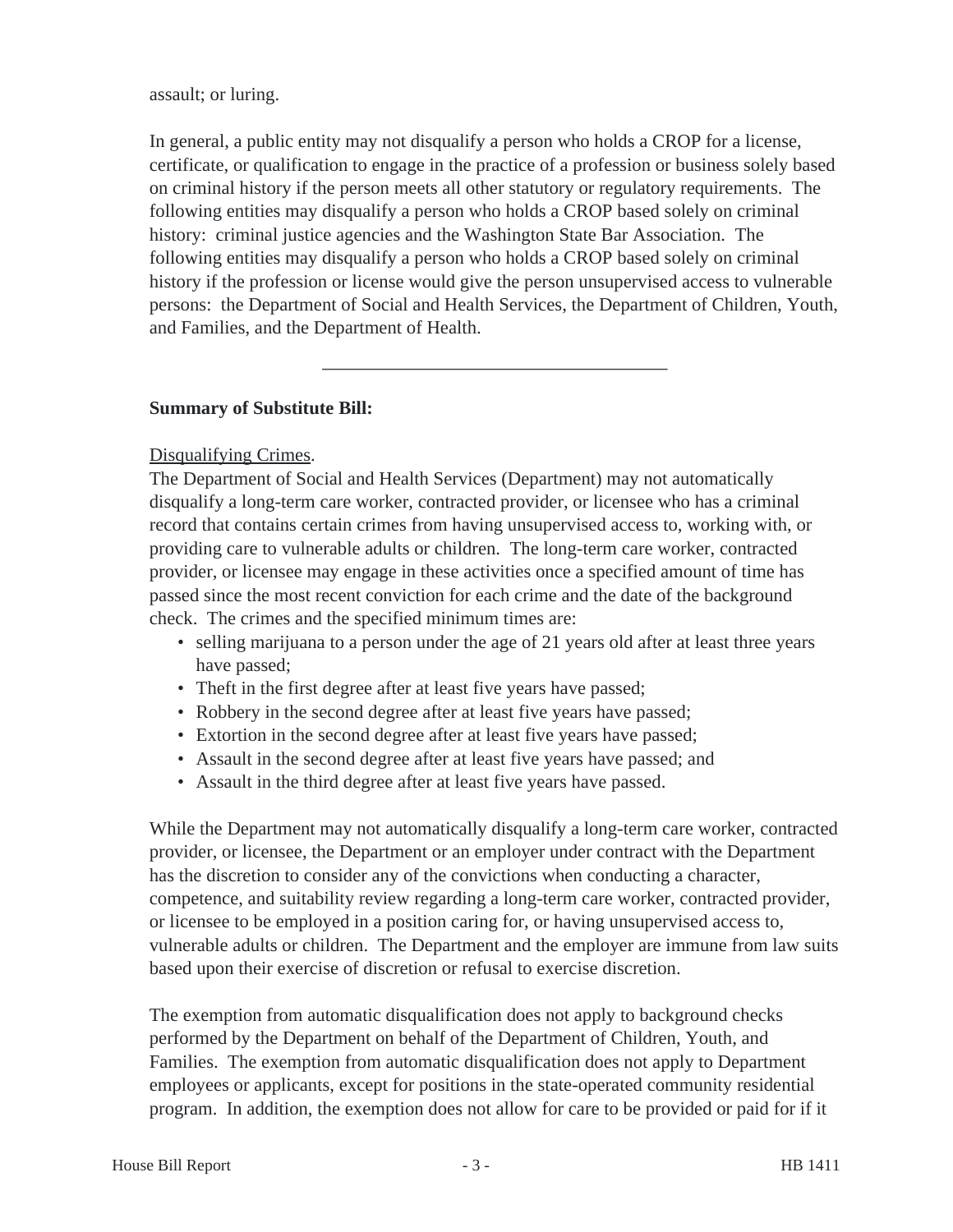would be prohibited under federal Medicare or Medicaid rules.

#### Informed Consent Work Group.

The Department must facilitate a work group to identify an informed consent process to allow older adults and people with disabilities to hire an individual with a criminal record that would otherwise disqualify the person from providing paid home care services.

The Department must appoint the members of the work group, which include:

- two representatives from the Department;
- two representatives from community-based organizations that represent people with criminal records;
- one representative from a community-based organization that represents Black communities;
- one representative from an organization or tribe to represent the interests of American Indians or Alaska Natives;
- one representative from a community-based organization that represents immigrant populations or persons of color;
- three representatives from the union representing the majority of long-term care workers in Washington;
- one representative of a consumer-directed employer;
- one representative of an association representing area agencies on aging in Washington;
- one representative from the Office of the Long-Term Care Ombuds;
- one representative from the Office of the State Developmental Disability Ombuds;
- one representative from an association representing Medicaid home care agencies; and
- four representatives from organizations representing seniors and individuals with physical or developmental disabilities.

At least one meeting of the work group must be devoted to reviewing and analyzing racial disparities, including disparities in charges and disqualifications in providing paid home care services. By December 1, 2021, the work group must submit its recommendations to the Secretary of the Department, including a proposed informed consent process for clients to hire a family member or friend with a criminal record. The Department may revise the informed consent process, but must implement it by January 1, 2023.

# Certificate of Restoration of Opportunity.

The exclusions that apply to certain applicants with a certificate of restoration of opportunity (CROP) are eliminated with respect to assisted living facility employees, longterm care workers, and vulnerable adult care providers.

In cases regarding an applicant who has a CROP, as well as a criminal history that would disqualify the applicant from a license or employment, the Department may, in its discretion: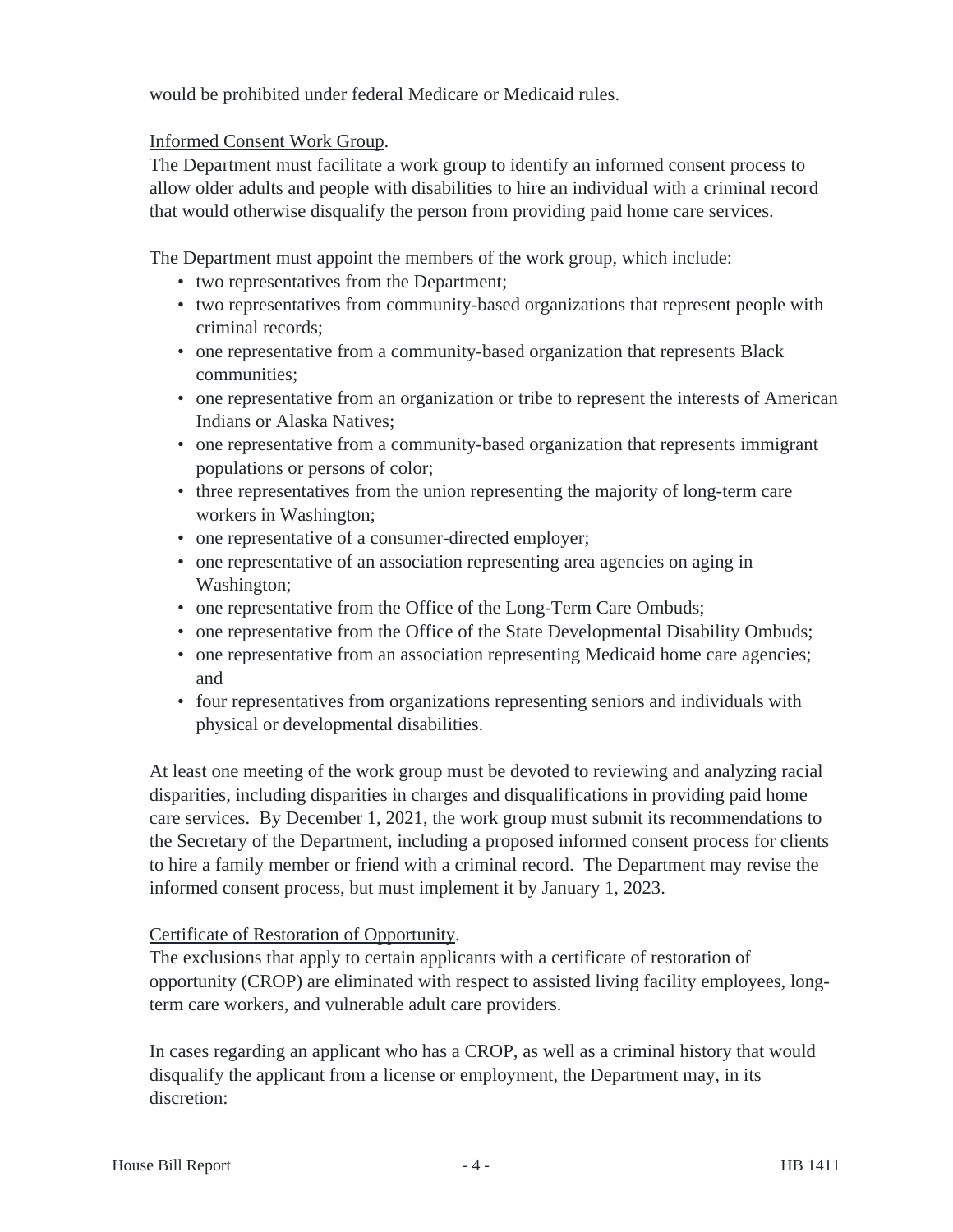- allow the applicant to have unsupervised access to children, vulnerable adults, or individuals with mental illness or developmental disabilities, if the applicant is otherwise qualified and suitable; or
- disqualify the applicant solely based on the applicant's criminal history.

Prior to making the decision, the Department must review relevant factors, including the nature and seriousness of the offense, the time that has passed since conviction, changed circumstances since the offense occurred, and the nature of the employment or the license that is being sought.

The Department and the employer are immune from law suits based upon their exercise of discretion or refusal to exercise discretion.

### **Substitute Bill Compared to Original Bill:**

The substitute bill specifies that the automatic disqualification exemption applies to longterm care workers, contracted providers, and licensees and that it applies when they would have access to children, as well as vulnerable adults. The selling of drug paraphernalia is removed from the list of crimes exempted from automatic disqualification. Background checks performed for the Department of Children, Youth, and Families and Department of Social and Health Services (Department) employees, other than positions in the stateoperated community residential program, are exempted from the automatic disqualification exemption. The exclusion for charges related to abuse, neglect, personal or financial exploitation, or abandonment of a minor or vulnerable adult is eliminated from the automatic disqualification exemption.

The substitute bill adds a representative of an association representing Medicaid home care agencies to the Informed Consent Work Group.

The substitute bill removes the prohibition on the introduction of crimes committed by a person with a certificate of restoration of opportunity (CROP) or who had an automatic disqualification exemption as evidence of negligence or intentionally tortious conduct in a law suit involving the Department or an employer contracted with the Department.

The substitute bill adds references to related statutes to account for the new automatic disqualification exemptions and the CROP provisions. A severability clause is added to the bill in the event that part of the bill is found to be in conflict with federal law.

**Appropriation:** None.

**Fiscal Note:** Available.

**Effective Date of Substitute Bill:** The bill takes effect 90 days after adjournment of the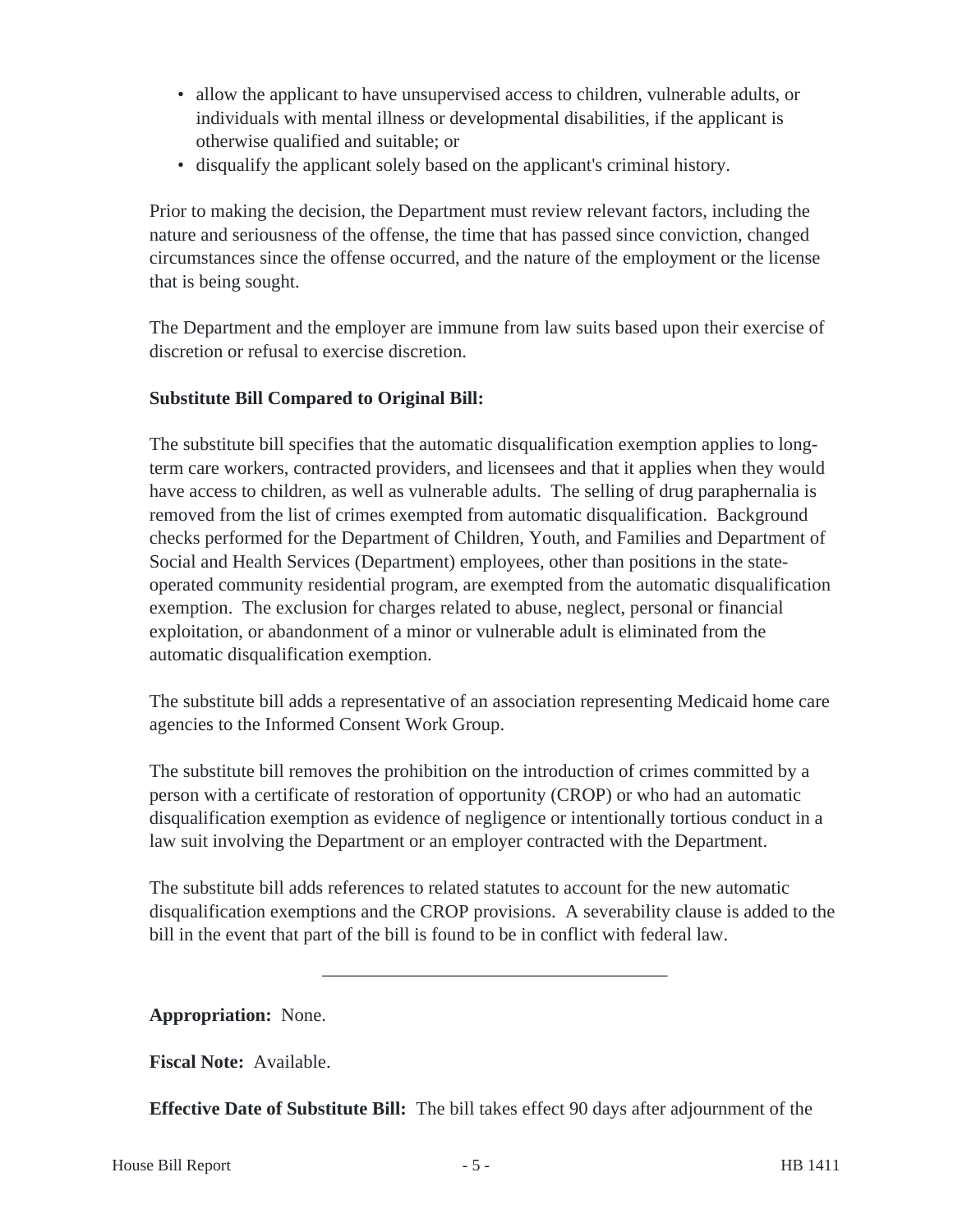session in which the bill is passed, except for section 6, related to adult family homes, which takes effect July 1, 2022.

#### **Staff Summary of Public Testimony:**

(In support) Many people in Washington have a criminal record which makes it very difficult to enter the health care workforce. Many people with criminal involvement can change with treatment and recovery. The rigidity of background check requirements makes it difficult for people to care for family members. This bill is a great step to help many families in need of a caregiver to have a larger workforce eligible to meet demands. This bill will ensure that family members who would like to quit their jobs to care for a loved one can be paid for that. This bill will give individuals who have turned their lives around an opportunity for a meaningful career with purpose. This is an opportunity to bring caregivers into a place where there is accountability, rather than have a person with a conviction provide unsupervised care with no accountability or acknowledgement of rehabilitation. There are many entities that will serve to keep health care safe and productive and this bill will not impact safety or productivity. Paying a caregiver alleviates stress for both the caregiver and the person being cared for.

The research is clear that recidivism decreases with gainful employment and matriculation through school programs. Recidivism risk decreases across time as people stay offense-free in the community. States that have reformed their occupational license laws have seen a decrease in recidivism. Increasing the rate at which individuals are cleared to work can both increase employment and decrease crime.

This bill will help diversify the health workforce. This will help some communities that have been impacted by incarceration to enter into good health care careers. Persons of color are more likely to be unpaid caregivers because they have higher rates of criminal records due to systematic and institutional racism. This bill addresses many policies including equality of employment opportunities, equality of consumer choice, home care workforce shortages, and economic stimulus to the most impaired communities.

(Opposed) There is concern about who would hire persons with disabilities.

(Other) The laws needs to center both on caregivers and those who rely on them. There need to be as many safeguards in place as possible to protect the most vulnerable individuals. The bill should target the scope of provider types to the crimes that would become time-limited to make the application of the bill consistent across all employees in a long-term care setting to facilitate implementation of the policy. Vulnerable children should be added to the bill. The bill should have a severability clause in case there is any conflict in the bill related to federal requirements. The implementation time should be shortened and the bill should go into effect once the implementation has happened and there is an established informed consent process. The work group representatives from organizations representing seniors and persons with physical or developmental disabilities